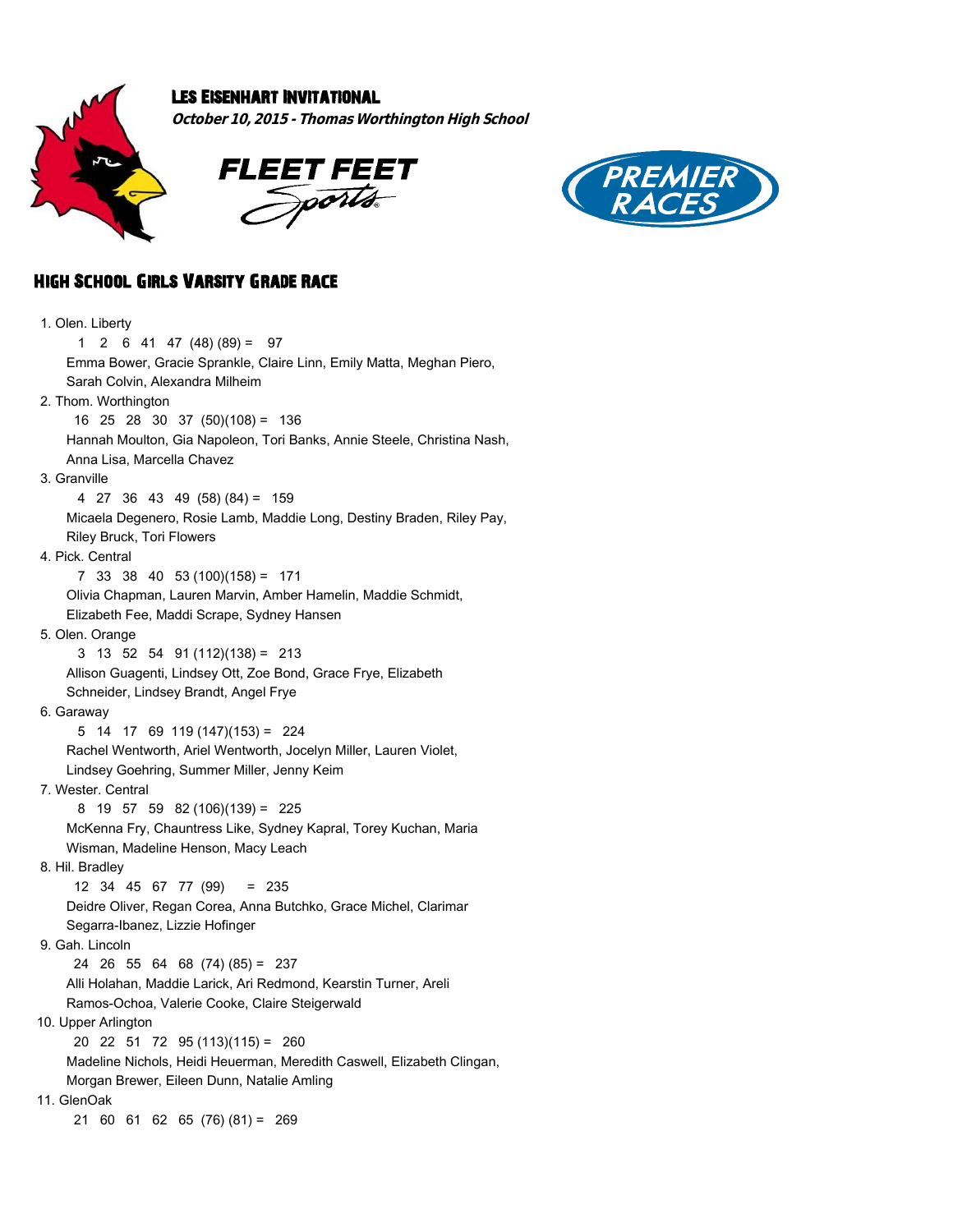Grace Werren, Hannah Werren, Kinsey Knoch, Emma Svatos, Taylor Brightman, Megan Wertz, Emma Harmon 12. Dub. Coffman 11 23 63 88 105 (118)(124) = 290 Delaney Marsalek, Sana Qamar, Janelle Gans, Leah Jablonski, Brittany Stritar, Melissa Mangelson, Karli Siefker 13. Hoover 10 44 73 93 98 (103)(107) = 318 Madison Kile, Claire Hollon, Allison Michel, Lauren Kile, Emily Rownd, Caroline Rownd, Caroline Voegele 14. Colerain 15 66 70 90 97 (101)(128) = 338 Madelynn Frey, Aliyah Lingo, Nicole Haffey, Alyssa Heffron, Lily Hughes, Amber Childress, Samantha Meinking 15. Toledo C.C. 18 29 94 102 141 (148) = 384 Anna Kovacs, Meghan Hanenkrath, Alex Matus, Lyndsey Matus, Kiley Sabo, Jacquelyn Adamson 16. Centerville 31 78 79 109 110 (120)(121) = 407 Sophie Hippenmeyer, Megan Knauer, Victoria Angelopolous, Madeline Kondritz, Andrea Scofield, Maddie Fowler, Katie Lynch 17. Wor. Kilbourne 35 80 86 117 130 (131) = 448 Keira Smith, Camille Rider, Caroline Watson, Beth Findell, Megan Coogan, Marisa Long 18. Pick. North 46 71 92 96 144 (149)(150) = 449 Skylar Briggs, Brandi Filippi, Julia Westall, Katja Schroder, Maria Welch, Abby Grube, Krysten Emswiler 19. Logan 9 75 114 127 133 (136)(154) = 458 Marissa Smith, Madison Eggleston, Brianna Jackson, Celeste Short, Emily Dennis, Abigail Sutton, Angelica Turnbull 20. Dub. Scioto 32 83 126 135 140 (142)(143) = 516 Meredith Billman, Kayla Rowand, Horvat Jessica, Sara Groh, Erin Adelman, Molly Sarver, Blake Berry 20. Del. Hayes 39 56 123 137 161 (162)(163) = 516 Alicia Rittenour, Ashley Woller, Valerie Keller, Grace Fowler, Meghin Sword, Libby Traverse, Hannah Kern 22. Fairfield 42 104 116 129 132 (152)(160) = 523 Lawren Burch, Kk Begley, Kandyce Kreiner, Lauren Deitzer, Mikayla Hounchell, Anna Chambers, Kylie Niedecken 23. Marysville 87 111 134 145 155 (157)(159) = 632 Morgan Forney, Robin King, Olivia Martin, Emma Rice, Katie Miller, Olivia Young, Natalie Hiltscher 24. Reynoldsburg 122 125 146 151 156 = 700 Chanel Boykins, Natalie Castello, Abby Hutson-Comeaux, Rachel Huffman, Annalese Roach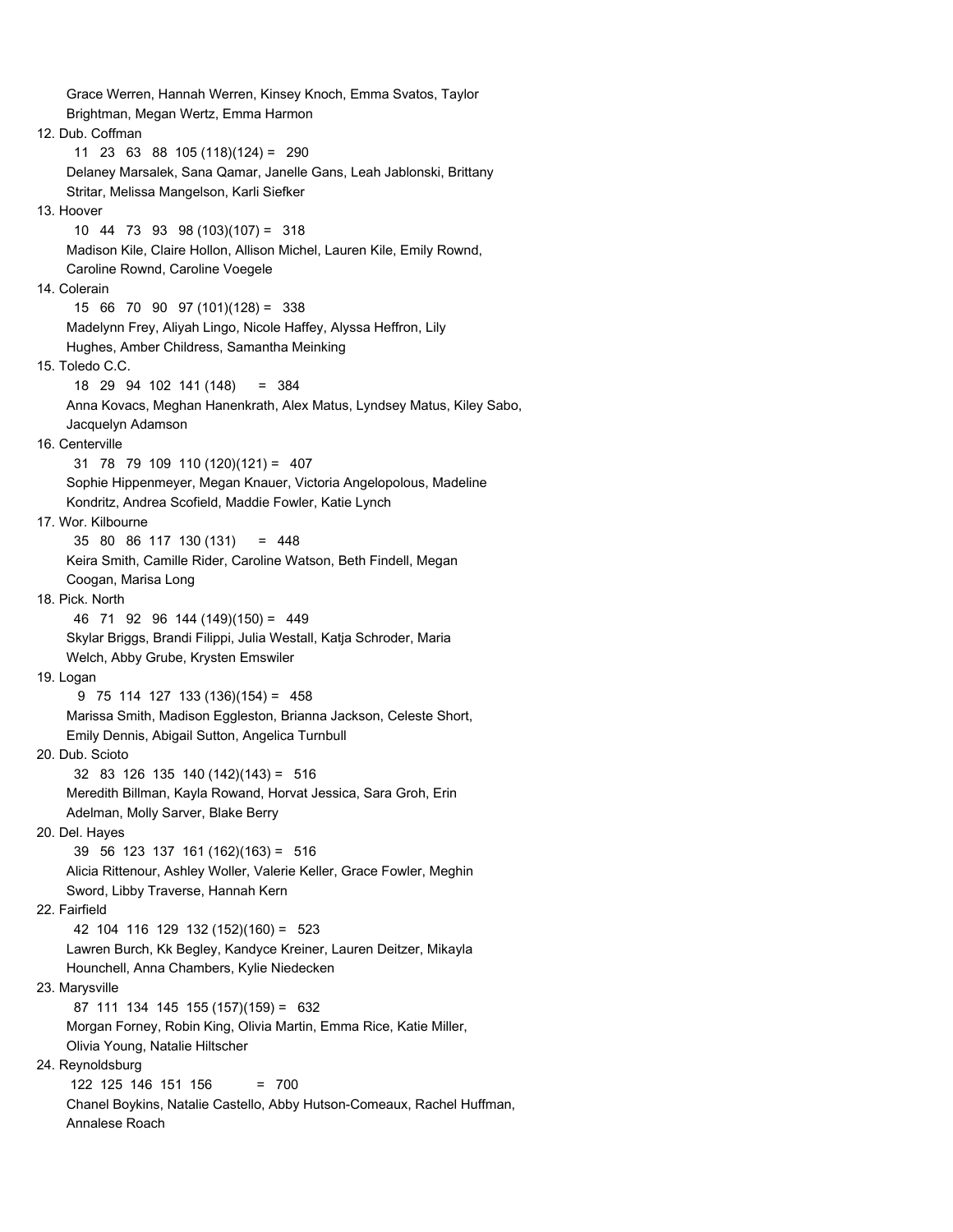| Place          | <b>TmPI</b>    | Bib# | <b>Name</b>             | School                                    | Mile 1 | Mile 2 | <b>Time</b> | Pace         |
|----------------|----------------|------|-------------------------|-------------------------------------------|--------|--------|-------------|--------------|
| $\mathbf{1}$   | $\mathbf{1}$   |      | 1753 Emma Bower         | Olen. Liberty                             | 5:26   | 11:19  | 17:47       | 5:44         |
| $\overline{2}$ | $\overline{2}$ |      | 1793 Gracie Sprankle    | Olen. Liberty                             | 5:26   | 11:22  | 18:10       | 5:52         |
| 3              | 3              |      | 1822 Allison Guagenti   | Olen. Orange                              | 5:31   | 11:38  | 18:15       | 5:54         |
| 4              | 4              |      | 1580 Micaela Degenero   | Granville                                 | 5:32   | 11:42  | 18:20       | 5:55         |
| 5              | 5              |      | 1550 Rachel Wentworth   | Garaway                                   | 5:47   | 11:45  | 18:21       | 5:56         |
| 6              | 6              |      | 1774 Claire Linn        | Olen. Liberty                             | 5:34   | 11:43  | 18:41       | 6:02         |
| 7              | $\overline{7}$ |      | 1850 Olivia Chapman     | Pick. Central                             | 5:44   | 11:59  | 18:48       | 6:04         |
| 8              | 8              |      | 2022 McKenna Fry        | Wester. Central                           | 5:40   | 11:51  | 18:49       | 6:04         |
| 9              | 9              |      | 1717 Marissa Smith      | Logan                                     | 5:33   | 11:51  | 18:53       | 6:06         |
| 10             | 10             |      | 1660 Madison Kile       | Hoover                                    | 5:45   | 11:59  | 18:56       | 6:07         |
| 11             | $11\,$         |      | 1414 Delaney Marsalek   | Dub. Coffman                              | 5:43   | 12:00  | 18:57       | 6:07         |
| 12             | 12             |      | 1627 Deidre Oliver      | Hil. Bradley                              | 5:41   | 11:57  | 18:58       | 6:07         |
| 13             | 13             |      | 1832 Lindsey Ott        | Olen. Orange                              | 5:44   | 12:00  | 18:59       | 6:08         |
| 14             | 14             |      | 1549 Ariel Wentworth    | Garaway                                   | 5:48   | 12:11  | 19:09       | 6:11         |
| 15             | 15             |      | 1378 Madelynn Frey      | Colerain                                  | 5:44   | 11:58  | 19:10       | 6:11         |
| 16             | 16             |      | 1967 Hannah Moulton     | Thom. Worthington                         | 5:51   | 12:18  | 19:13       | 6:12         |
| 17             | 17             |      | 1544 Jocelyn Miller     | Garaway                                   | 5:50   | 12:19  | 19:15       | 6:13         |
| 18             | 18             |      | 1363 Anna Kovacs        | Toledo C.C.                               | 5:39   | 12:10  | 19:19       | 6:14         |
| 19             | 19             |      | 2032 Chauntress Like    |                                           | 5:51   | 12:21  | 19:20       | 6:14         |
| 20             | 20             |      | 2002 Madeline Nichols   | Wester. Central<br><b>Upper Arlington</b> | 5:46   | 12:09  | 19:21       | 6:15         |
|                |                |      |                         |                                           |        |        |             |              |
| 21             | 21             |      | 1573 Grace Werren       | GlenOak                                   | 5:45   | 12:19  | 19:21       | 6:15<br>6:15 |
| 22             | 22             |      | 1991 Heidi Heuerman     | <b>Upper Arlington</b>                    | 5:53   | 12:23  | 19:22       |              |
| 23             | 23             |      | 1421 Sana Qamar         | Dub. Coffman                              | 6:04   | 12:29  | 19:23       | 6:16         |
| 24             | 24             |      | 1517 Alli Holahan       | Gah. Lincoln                              | 5:44   | 11:59  | 19:26       | 6:16         |
| 25             | 25             |      | 1969 Gia Napoleon       | Thom. Worthington                         | 5:51   | 12:25  | 19:28       | 6:17         |
| 26             | 26             |      | 1520 Maddie Larick      | Gah. Lincoln                              | 5:52   | 12:20  | 19:29       | 6:17         |
| 27             | 27             |      | 1587 Rosie Lamb         | Granville                                 | 5:53   | 12:18  | 19:32       | 6:18         |
| 28             | 28             |      | 1944 Tori Banks         | Thom. Worthington                         | 5:53   | 12:29  | 19:33       | 6:19         |
| 29             | 29             |      | 1362 Meghan Hanenkrath  | Toledo C.C.                               | 5:38   | 12:12  | 19:33       | 6:19         |
| 30             | 30             |      | 1973 Annie Steele       | Thom. Worthington                         | 5:49   | 12:17  | 19:33       | 6:19         |
| 31             | 31             |      | 1323 Sophie Hippenmeyer | Centerville                               | 5:52   | 12:21  | 19:34       | 6:19         |
| 32             | 32             |      | 1446 Meredith Billman   | Dub. Scioto                               | 5:49   | 12:19  | 19:34       | 6:19         |
| 33             | 33             |      | 1859 Lauren Marvin      | Pick. Central                             | 5:55   | 12:22  | 19:35       | 6:19         |
| 34             | 34             |      | 1616 Regan Corea        | Hil. Bradley                              | 5:47   | 12:21  | 19:35       | 6:19         |
| 35             | 35             |      | 2078 Keira Smith        | Wor. Kilbourne                            | 5:50   | 12:18  | 19:36       | 6:20         |
| 36             | 36             |      | 1589 Maddie Long        | Granville                                 | 5:46   | 12:21  | 19:36       | 6:20         |
| 37             | 37             |      | 1970 Christina Nash     | Thom. Worthington                         | 5:50   | 12:24  | 19:36       | 6:20         |
| 38             | 38             |      | 1856 Amber Hamelin      | Pick. Central                             | 5:55   | 12:18  | 19:37       | 6:20         |
| 39             | 39             |      | 1605 Alicia Rittenour   | Del. Hayes                                | 5:49   | 12:28  | 19:38       | 6:20         |
| 40             | 40             |      | 1867 Maddie Schmidt     | Pick. Central                             | 5:59   | 12:33  | 19:40       | 6:21         |
| 41             | 41             |      | 1777 Emily Matta        | Olen. Liberty                             | 5:57   | 12:26  | 19:40       | 6:21         |
| 42             | 42             |      | 1478 Lawren Burch       | Fairfield                                 | 5:50   | 12:27  | 19:40       | 6:21         |
| 43             | 43             |      | 1578 Destiny Braden     | Granville                                 | 5:53   | 12:18  | 19:41       | 6:21         |
| 44             | 44             |      | 1657 Claire Hollon      | Hoover                                    | 5:53   | 12:30  | 19:41       | 6:21         |
| 45             | 45             |      | 1615 Anna Butchko       | Hil. Bradley                              | 5:57   | 12:31  | 19:42       | 6:22         |
| 46             | 46             |      | 1877 Skylar Briggs      | Pick. North                               | 5:49   | 12:29  | 19:43       | 6:22         |
| 47             | 47             |      | 1784 Meghan Piero       | Olen. Liberty                             | 5:51   | 12:26  | 19:44       | 6:22         |
| 48             | 48             |      | 1756 Sarah Colvin       | Olen. Liberty                             | 6:01   | 12:29  | 19:44       | 6:22         |
| 49             | 49             |      | 1593 Riley Pay          | Granville                                 | 6:00   | 12:32  | 19:46       | 6:23         |
| 50             | 50             |      | 1961 Anna Lisa          | Thom. Worthington                         | 5:54   | 12:31  | 19:50       | 6:24         |
| 51             | 51             |      | 1982 Meredith Caswell   | <b>Upper Arlington</b>                    | 5:56   | 12:35  | 19:52       | 6:25         |
| 52             | 52             |      | 1807 Zoe Bond           | Olen. Orange                              | 5:49   | 12:29  | 19:54       | 6:25         |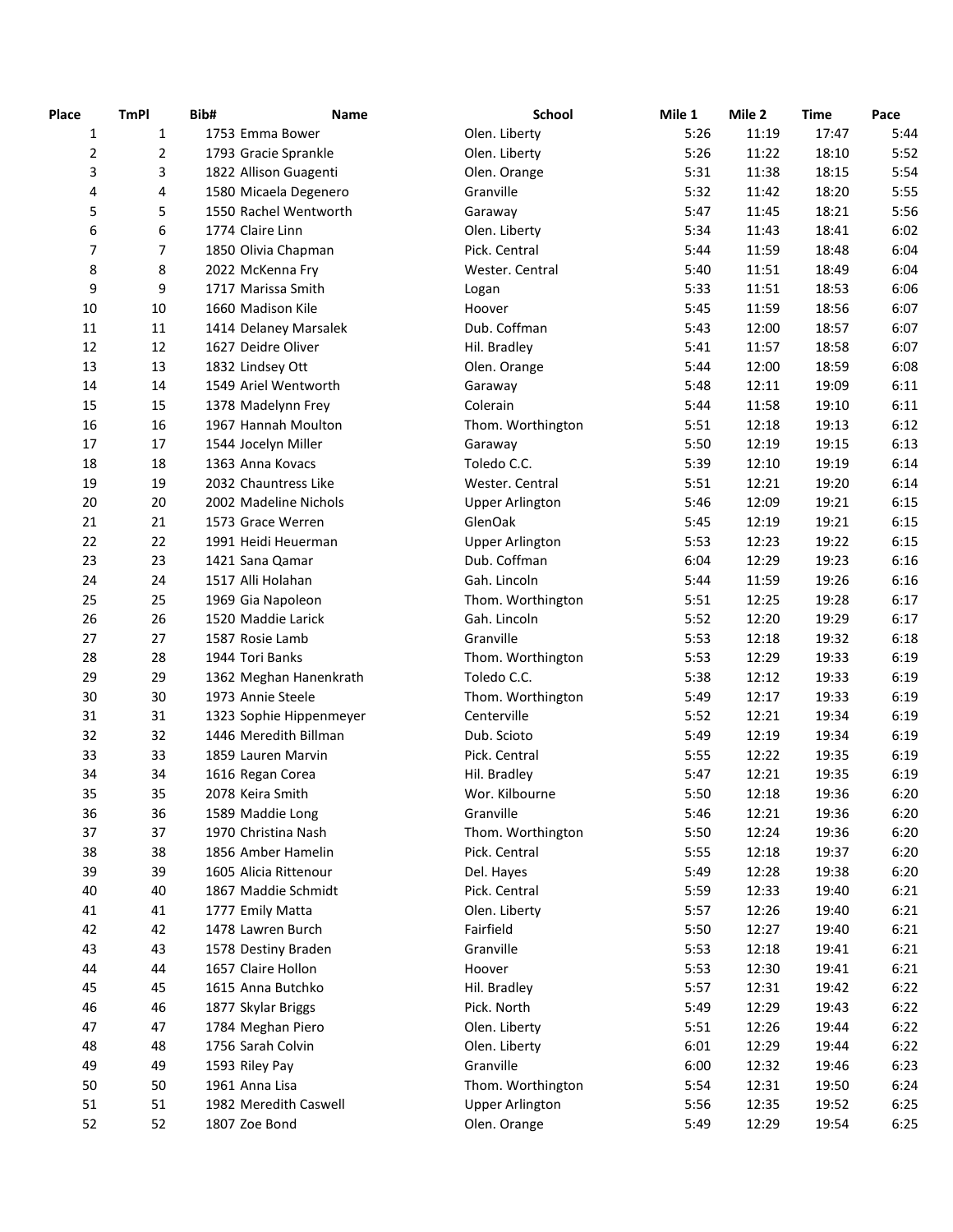| 53  | 53  | 1854 Elizabeth Fee           | Pick. Central          | 6:05 | 12:45 | 19:58 | 6:27 |
|-----|-----|------------------------------|------------------------|------|-------|-------|------|
| 54  | 54  | 1820 Grace Frye              | Olen. Orange           | 5:47 | 12:37 | 20:00 | 6:28 |
| 55  | 55  | 1527 Ari Redmond             | Gah. Lincoln           | 5:59 | 12:42 | 20:01 | 6:28 |
| 56  | 56  | 1612 Ashley Woller           | Del. Hayes             | 5:53 | 12:34 | 20:03 | 6:28 |
| 57  | 57  | 2028 Sydney Kapral           | Wester. Central        | 5:57 | 12:40 | 20:05 | 6:29 |
| 58  | 58  | 1579 Riley Bruck             | Granville              | 6:08 | 12:48 | 20:06 | 6:29 |
| 59  | 59  | 2030 Torey Kuchan            | Wester. Central        | 6:07 | 12:46 | 20:06 | 6:29 |
| 60  | 60  | 1574 Hannah Werren           | GlenOak                | 5:52 | 12:39 | 20:07 | 6:30 |
| 61  | 61  | 1564 Kinsey Knoch            | GlenOak                | 5:52 | 12:38 | 20:08 | 6:30 |
| 62  | 62  | 1572 Emma Svatos             | GlenOak                | 6:02 | 12:42 | 20:08 | 6:30 |
| 63  | 63  | 1394 Janelle Gans            | Dub. Coffman           | 6:08 | 12:53 | 20:10 | 6:31 |
| 64  | 64  | 1536 Kearstin Turner         | Gah. Lincoln           | 6:00 | 12:53 | 20:10 | 6:31 |
| 65  | 65  | 1551 Taylor Brightman        | GlenOak                | 6:06 | 12:53 | 20:12 | 6:31 |
| 66  | 66  | 1382 Aliyah Lingo            | Colerain               | 5:44 | 12:31 | 20:12 | 6:31 |
| 67  | 67  | 1625 Grace Michel            | Hil. Bradley           | 6:01 | 12:47 | 20:13 | 6:32 |
| 68  | 68  | 1526 Areli Ramos-Ochoa       | Gah. Lincoln           | 6:00 | 12:45 | 20:14 | 6:32 |
| 69  | 69  | 1548 Lauren Violet           | Garaway                | 6:05 | 12:44 | 20:15 | 6:32 |
| 70  | 70  | 1379 Nicole Haffey           | Colerain               | 6:06 | 12:53 | 20:19 | 6:33 |
| 71  | 71  | 1888 Brandi Filippi          | Pick. North            | 6:03 | 12:51 | 20:20 | 6:34 |
| 72  | 72  | 1983 Elizabeth Clingan       | <b>Upper Arlington</b> | 5:56 | 12:41 | 20:21 | 6:34 |
| 73  | 73  | 1661 Allison Michel          | Hoover                 | 6:17 | 13:10 | 20:23 | 6:35 |
| 74  | 74  | 1513 Valerie Cooke           | Gah. Lincoln           | 6:03 | 12:48 | 20:23 | 6:35 |
| 75  | 75  | 1708 Madison Eggleston       | Logan                  | 6:11 | 12:59 | 20:25 | 6:35 |
| 76  | 76  | 1575 Megan Wertz             | GlenOak                | 6:02 | 12:52 | 20:26 | 6:36 |
| 77  | 77  | 1634 Clarimar Segarra-Ibanez | Hil. Bradley           | 6:06 | 12:51 | 20:27 | 6:36 |
| 78  | 78  | 1334 Megan Knauer            | Centerville            | 6:14 | 12:57 | 20:29 | 6:37 |
| 79  | 79  | 1300 Victoria Angelopolous   | Centerville            | 6:14 | 13:03 | 20:31 | 6:37 |
| 80  | 80  | 2077 Camille Rider           | Wor. Kilbourne         | 6:10 | 13:06 | 20:31 | 6:37 |
| 81  | 81  | 1559 Emma Harmon             | GlenOak                | 6:14 | 13:04 | 20:32 | 6:38 |
| 82  | 82  | 2043 Maria Wisman            | Wester. Central        | 6:07 | 12:54 | 20:32 | 6:38 |
| 83  | 83  | 1467 Kayla Rowand            | Dub. Scioto            | 6:15 | 12:59 | 20:35 | 6:39 |
| 84  | 84  | 1582 Tori Flowers            | Granville              | 6:08 | 12:59 | 20:36 | 6:39 |
| 85  | 85  | 1535 Claire Steigerwald      | Gah. Lincoln           | 6:06 | 12:58 | 20:36 | 6:39 |
| 86  | 86  | 2081 Caroline Watson         | Wor. Kilbourne         | 6:20 | 13:16 | 20:37 | 6:39 |
| 87  | 87  |                              |                        |      |       |       | 6:40 |
|     |     | 1724 Morgan Forney           | Marysville             | 6:18 | 13:13 | 20:39 |      |
| 88  | 88  | 1400 Leah Jablonski          | Dub. Coffman           | 6:11 | 13:07 | 20:39 | 6:40 |
| 89  | 89  | 1779 Alexandra Milheim       | Olen. Liberty          | 6:24 | 13:13 | 20:39 | 6:40 |
| 90  |     | 1763 Micayla Gammon          | Olen. Liberty          | 6:23 | 13:13 | 20:39 | 6:40 |
| 91  | 90  | 1380 Alyssa Heffron          | Colerain               | 6:06 | 12:57 | 20:40 | 6:40 |
| 92  | 91  | 1839 Elizabeth Schneider     | Olen. Orange           | 6:09 | 13:04 | 20:40 | 6:40 |
| 93  | 92  | 1924 Julia Westall           | Pick. North            | 6:03 | 12:56 | 20:41 | 6:41 |
| 94  |     | 1595 Theresa Schluchter      | Granville              | 6:27 | 13:17 | 20:42 | 6:41 |
| 95  |     | 1525 Jessica Patrick         | Gah. Lincoln           | 6:01 | 12:55 | 20:43 | 6:41 |
| 96  | 93  | 1659 Lauren Kile             | Hoover                 | 6:09 | 13:10 | 20:45 | 6:42 |
| 97  | 94  | 1365 Alex Matus              | Toledo C.C.            | 6:08 | 13:12 | 20:46 | 6:42 |
| 98  | 95  | 1981 Morgan Brewer           | <b>Upper Arlington</b> | 6:04 | 13:02 | 20:46 | 6:42 |
| 99  | 96  | 1918 Katja Schroder          | Pick. North            | 6:15 | 13:09 | 20:46 | 6:42 |
| 100 |     | 1505 Melanie Allen           | Gah. Lincoln           | 6:11 | 13:07 | 20:50 | 6:43 |
| 101 | 97  | 1381 Lily Hughes             | Colerain               | 6:07 | 12:58 | 20:50 | 6:44 |
| 102 | 98  | 1669 Emily Rownd             | Hoover                 | 6:17 | 13:12 | 20:53 | 6:45 |
| 103 | 99  | 1620 Lizzie Hofinger         | Hil. Bradley           | 6:12 | 13:05 | 20:56 | 6:45 |
| 104 | 100 | 1868 Maddi Scrape            | Pick. Central          | 6:18 | 13:20 | 20:57 | 6:46 |
| 105 | 101 | 1375 Amber Childress         | Colerain               | 6:07 | 13:08 | 20:57 | 6:46 |
| 106 | 102 | 1366 Lyndsey Matus           | Toledo C.C.            | 6:16 | 13:16 | 20:58 | 6:46 |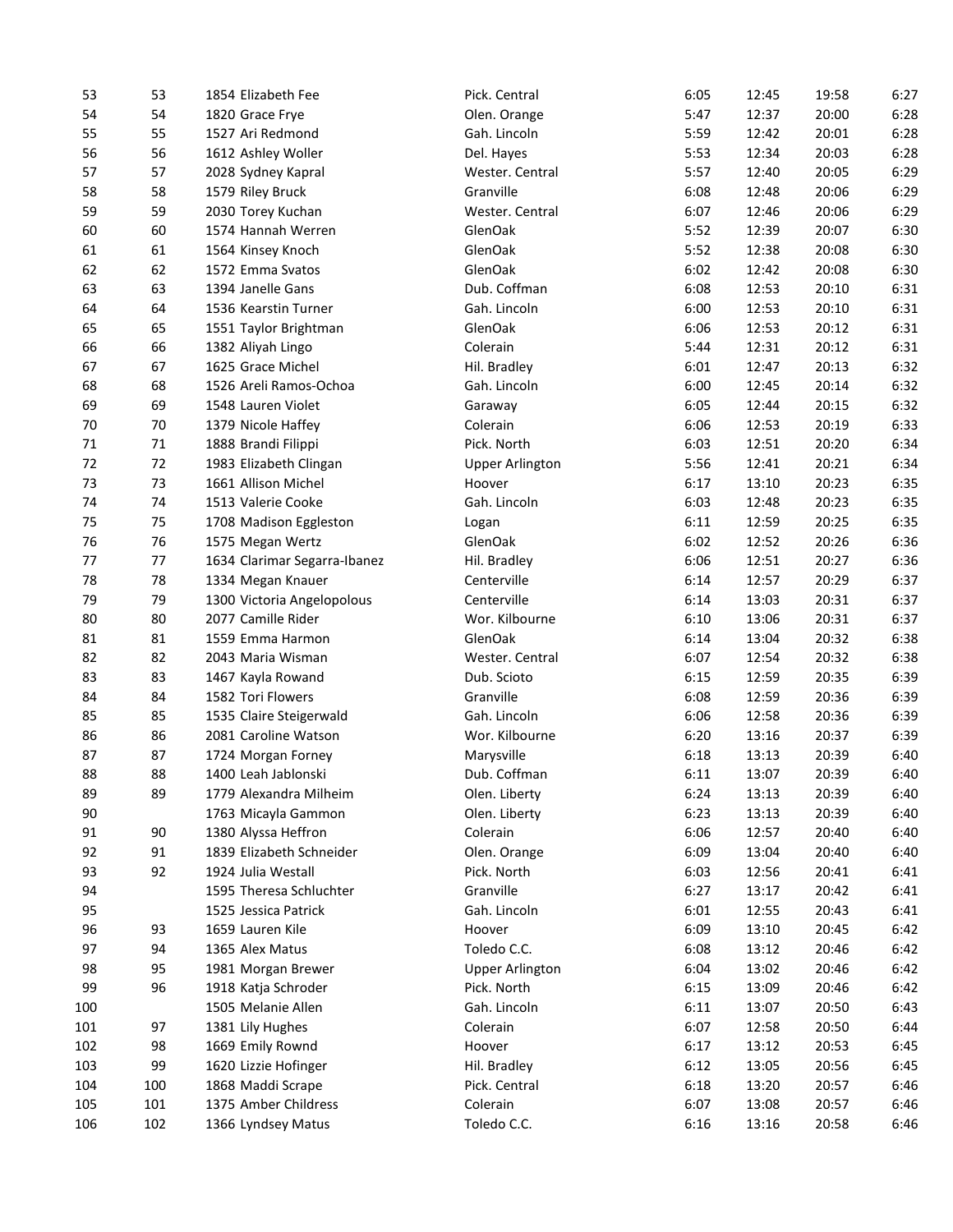| 107        | 103 | 1668 Caroline Rownd        | Hoover                 | 6:18 | 13:17 | 21:00 | 6:47 |
|------------|-----|----------------------------|------------------------|------|-------|-------|------|
| 108        | 104 | 1477 Kk Begley             | Fairfield              | 6:22 | 13:26 | 21:00 | 6:47 |
| 109        | 105 | 1430 Brittany Stritar      | Dub. Coffman           | 6:15 | 13:12 | 21:01 | 6:47 |
| 110        | 106 | 2024 Madeline Henson       | Wester. Central        | 6:22 | 13:27 | 21:01 | 6:47 |
| 111        | 107 | 1677 Caroline Voegele      | Hoover                 | 6:15 | 13:12 | 21:01 | 6:47 |
| 112        | 108 | 1946 Marcella Chavez       | Thom. Worthington      | 6:09 | 13:11 | 21:01 | 6:47 |
| 113        | 109 | 1336 Madeline Kondritz     | Centerville            | 6:21 | 13:22 | 21:03 | 6:48 |
| 114        | 110 | 1350 Andrea Scofield       | Centerville            | 6:20 | 13:09 | 21:03 | 6:48 |
| 115        | 111 | 1729 Robin King            | Marysville             | 6:15 | 13:16 | 21:03 | 6:48 |
| 116        | 112 | 1808 Lindsey Brandt        | Olen. Orange           | 6:11 | 13:13 | 21:04 | 6:48 |
| 117        | 113 | 1985 Eileen Dunn           | <b>Upper Arlington</b> | 6:04 | 13:05 | 21:05 | 6:48 |
| 118        | 114 | 1713 Brianna Jackson       | Logan                  | 6:20 | 13:30 | 21:06 | 6:49 |
| 119        | 115 | 1978 Natalie Amling        | <b>Upper Arlington</b> | 6:14 | 13:21 | 21:07 | 6:49 |
| 120        | 116 | 1492 Kandyce Kreiner       | Fairfield              | 6:29 | 13:23 | 21:08 | 6:49 |
| 121        | 117 | 2067 Beth Findell          | Wor. Kilbourne         | 6:35 | 13:29 | 21:08 | 6:49 |
| 122        | 118 | 1413 Melissa Mangelson     | Dub. Coffman           | 6:15 | 13:13 | 21:10 | 6:50 |
| 123        |     | 1562 Ciara Janssen         | GlenOak                | 6:20 | 13:26 | 21:13 | 6:51 |
| 124        |     | 1746 Madeline Ailes        | Olen. Liberty          | 6:11 | 13:37 | 21:13 | 6:51 |
| 125        | 119 | 1540 Lindsey Goehring      | Garaway                | 6:31 | 13:31 | 21:15 | 6:52 |
| 126        | 120 | 1320 Maddie Fowler         | Centerville            | 6:35 | 13:38 | 21:16 | 6:52 |
| 127        | 121 | 1339 Katie Lynch           | Centerville            | 6:35 | 13:38 | 21:17 | 6:52 |
| 128        | 122 | 1929 Chanel Boykins        | Reynoldsburg           | 6:11 | 13:16 | 21:18 | 6:52 |
| 129        | 123 | 1602 Valerie Keller        | Del. Hayes             | 6:10 | 13:26 | 21:18 | 6:53 |
| 130        | 124 | 1426 Karli Siefker         | Dub. Coffman           | 6:21 | 13:34 | 21:21 | 6:54 |
| 131        |     | 1975 Lauren Tischer        | Thom. Worthington      | 6:24 | 13:31 | 21:21 | 6:54 |
|            | 125 |                            |                        | 6:26 |       | 21:23 | 6:54 |
| 132<br>133 |     | 1930 Natalie Castello      | Reynoldsburg           | 6:25 | 13:35 | 21:24 | 6:55 |
|            |     | 1974 Sarah Strohl          | Thom. Worthington      |      | 13:33 |       |      |
| 134        | 126 | 1456 Horvat Jessica        | Dub. Scioto            | 6:22 | 13:23 | 21:26 | 6:55 |
| 135        | 127 | 1716 Celeste Short         | Logan                  | 6:22 | 13:31 | 21:28 | 6:56 |
| 136        |     | 1641 Kaitlyn Ball          | Hoover                 | 6:23 | 13:31 | 21:29 | 6:56 |
| 137        | 128 | 1385 Samantha Meinking     | Colerain               | 6:11 | 13:31 | 21:30 | 6:57 |
| 138        |     | 1577 Felicia Atkinson      | Granville              | 6:16 | 13:20 | 21:31 | 6:57 |
| 139        | 129 | 1483 Lauren Deitzer        | Fairfield              | 6:21 | 13:34 | 21:33 | 6:57 |
| 140        | 130 | 2064 Megan Coogan          | Wor. Kilbourne         | 6:25 | 13:38 | 21:33 | 6:57 |
| 141        |     | 1581 Elle Dickerman        | Granville              | 6:27 | 13:33 | 21:34 | 6:58 |
| 142        |     | 1420 Kelly Pan             | Dub. Coffman           | 6:44 | 13:52 | 21:34 | 6:58 |
| 143        |     | 1670 Larissa Russert       | Hoover                 | 6:24 | 13:34 | 21:35 | 6:58 |
| 144        |     | 1319 Emily Fortman         | Centerville            | 6:21 | 13:32 | 21:35 | 6:58 |
| 145        | 131 | 2074 Marisa Long           | Wor. Kilbourne         | 6:22 | 13:36 | 21:36 | 6:58 |
| 146        | 132 | 1488 Mikayla Hounchell     | Fairfield              | 6:30 | 13:40 | 21:36 | 6:58 |
| 147        |     | 1569 Elizabethli Scheatzle | GlenOak                | 6:20 | 13:39 | 21:37 | 6:59 |
| 148        |     | 1954 Meredith Gnezda       | Thom. Worthington      | 6:24 | 13:35 | 21:39 | 6:59 |
| 149        |     | 2007 Mallory Sharp         | <b>Upper Arlington</b> | 6:14 | 13:29 | 21:40 | 7:00 |
| 150        | 133 | 1705 Emily Dennis          | Logan                  | 6:22 | 13:38 | 21:41 | 7:00 |
| 151        |     | 1996 Amelia Keefer         | <b>Upper Arlington</b> | 6:15 | 13:30 | 21:44 | 7:01 |
| 152        |     | 1570 Madison Smith         | GlenOak                | 6:23 | 13:46 | 21:49 | 7:02 |
| 153        | 134 | 1734 Olivia Martin         | Marysville             | 6:48 | 14:00 | 21:51 | 7:03 |
| 154        | 135 | 1455 Sara Groh             | Dub. Scioto            | 6:31 | 13:53 | 21:52 | 7:04 |
| 155        | 136 | 1718 Abigail Sutton        | Logan                  | 6:29 | 13:52 | 21:53 | 7:04 |
| 156        |     | 1417 MacKenzie Meshcer     | Dub. Coffman           | 6:37 | 14:02 | 21:53 | 7:04 |
| 157        | 137 | 1599 Grace Fowler          | Del. Hayes             | 6:16 | 13:40 | 21:54 | 7:04 |
| 158        | 138 | 1819 Angel Frye            | Olen. Orange           | 6:20 | 13:46 | 21:54 | 7:04 |
| 159        | 139 | 2031 Macy Leach            | Wester. Central        | 6:25 | 13:47 | 21:59 | 7:06 |
| 160        | 140 | 1440 Erin Adelman          | Dub. Scioto            | 6:16 | 13:46 | 22:03 | 7:07 |
|            |     |                            |                        |      |       |       |      |